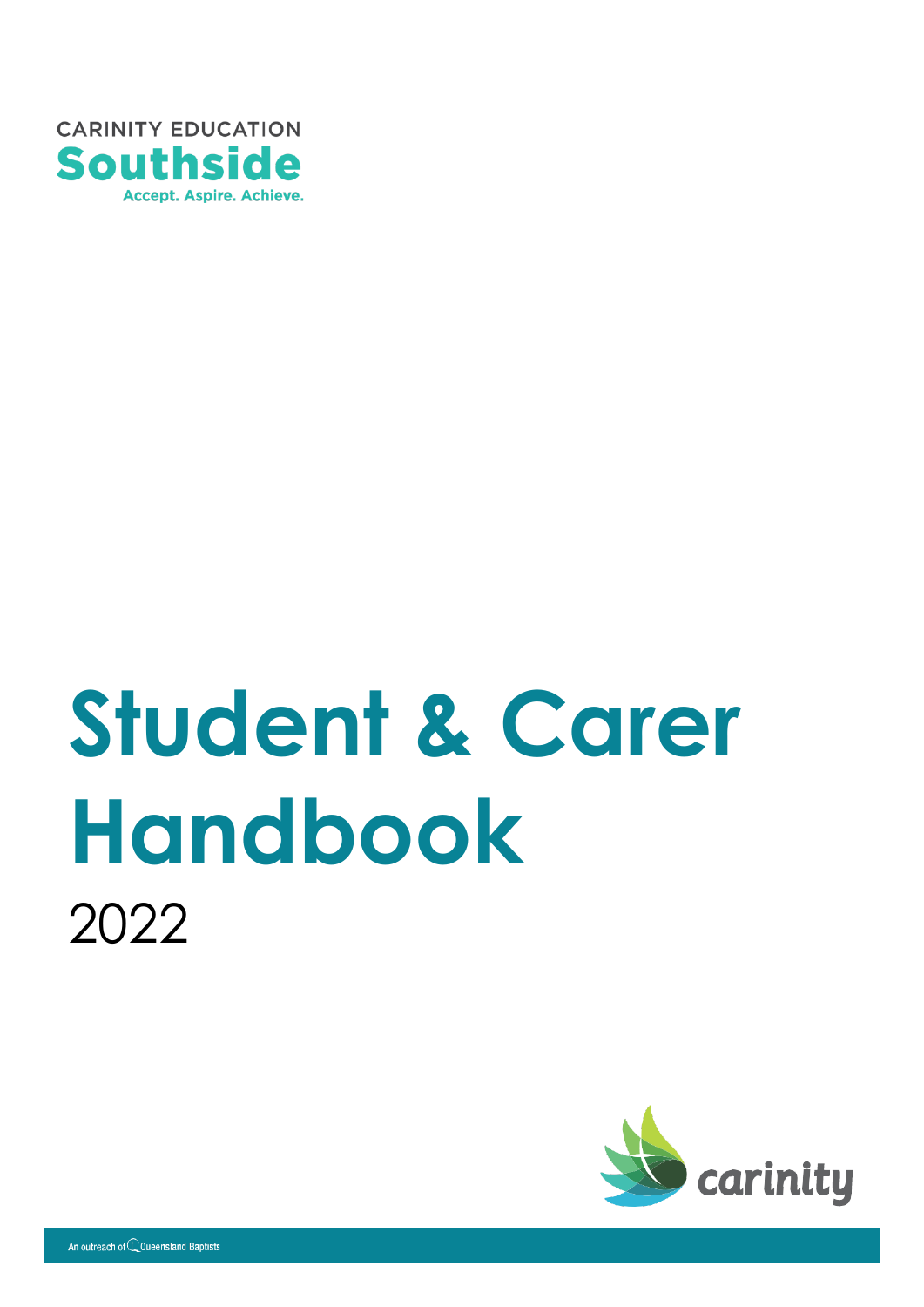## **Contents**

| Welcome                                         | 3              |
|-------------------------------------------------|----------------|
| Mission Vision and Guiding Purpose              | 3              |
| Our Staff at Southside                          | $\overline{4}$ |
| <b>Class Times</b>                              | 5              |
| First Day at Southside                          | 5              |
| Student I.D Cards                               | 5              |
| Attendance and Centrelink Letters               | 5              |
| Late Arrival and Early Departure                | 6              |
| Probation                                       | 6              |
| Southside Guiding Principles                    | 6              |
| Resource Levy                                   | 7              |
| Uniform                                         | 8              |
| Curriculum                                      | 8              |
| Reports                                         | 8              |
| Transportation                                  | 9              |
| Alcohol and Illicit Substances                  | 9              |
| Weapons and Dangerous Items                     | 9              |
| Violence                                        | 9              |
| <b>Medication and Medical Situations</b>        | 9              |
| Change of Contact and Emergency Contact Details | 10             |
| Meetings with Staff                             | 10             |
| Privacy                                         | 10             |
| Valuable Items                                  | 10             |
| <b>Student and Parent/Carer Surveys</b>         | 10             |
| <b>Complaints and Grievances</b>                | 11             |
| <b>Child Protection</b>                         | 11             |
| Safety                                          | 11             |
| Smoking                                         | 11             |
| Sun Protection                                  | 11             |
| Personal Device and Social Media Policy         | 12             |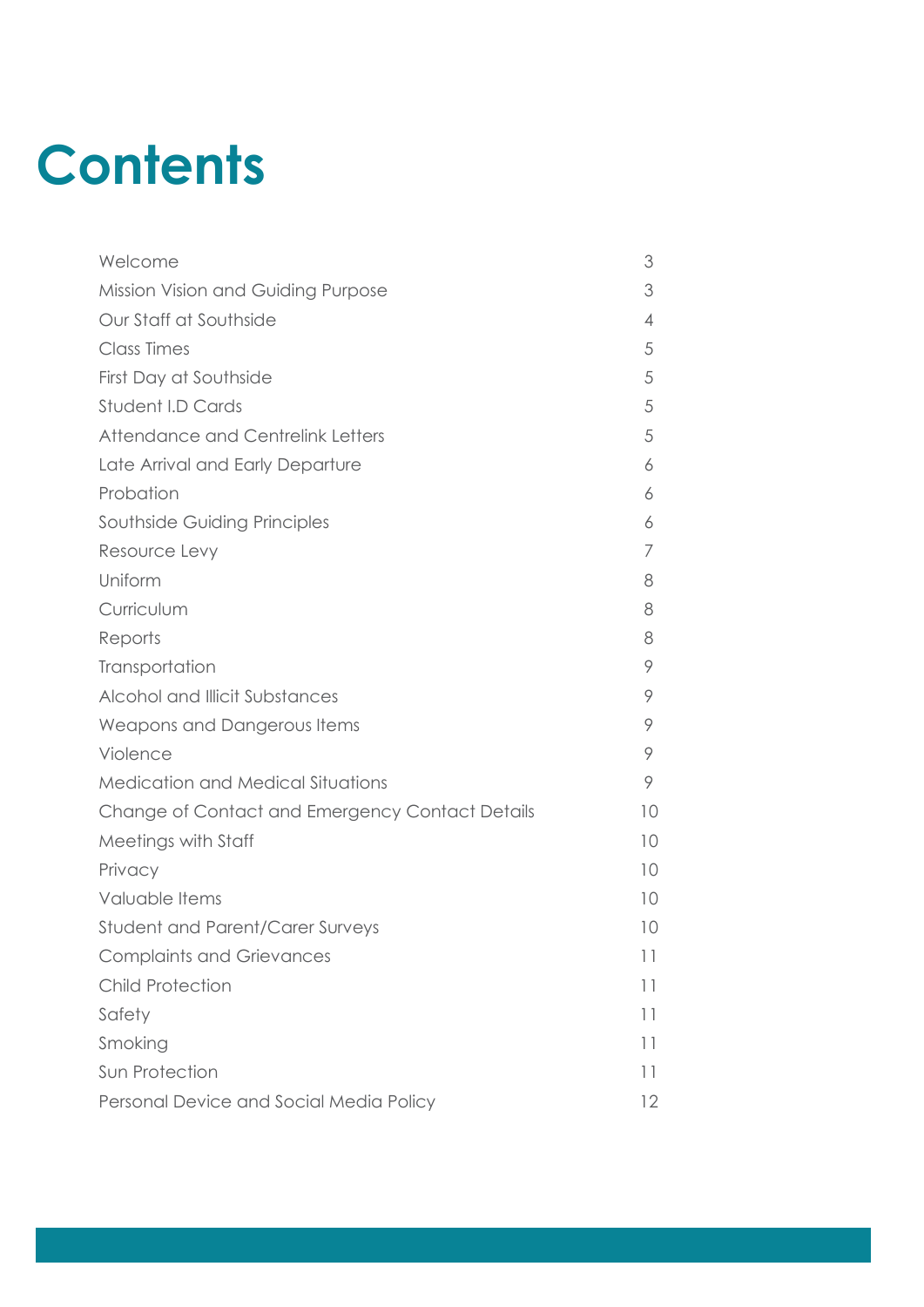### **Welcome**

### Welcome to Carinity Education Southside

We have a team of teaching and support staff who are all waiting enthusiastically to work with you.

There are many opportunities you can enjoy at Carinity Education Southside if you choose to make the most of them. Take the time to give the Teachers, Youth Workers and other support staff a chance to build a positive relationship with you. Try to attend school every day or let us know if there is a reason you cannot be at school.

The information in this handbook will help you to understand the principles on which the school operates. If you have any questions about the information in this handbook please ask for clarification as soon as possible. We are here to help you have a positive school experience.

Leann Faint Principal

#### **Mission, Vision and Guiding Purpose Statements**

#### **Our Mission:**

Driven by our Christian values, we provide high quality care and services, making a real difference to people in need.

#### **Our Vision:**

Creating communities where people are loved, accepted and supported to reach their full potential.

#### **Our Guiding Purpose:**

Following the example of Jesus Christ, we exist to reflect God's love to people in need.

Carinity Education Southside is committed:

*To provide access to a quality education for all young people, especially those who experience disadvantage or discrimination, so* *that they can fully participate in the spiritual, social, cultural, political and economic life of our community.*

Our vision is best exemplified in the Southside Guiding Principles which are listed on page 6 of this handbook.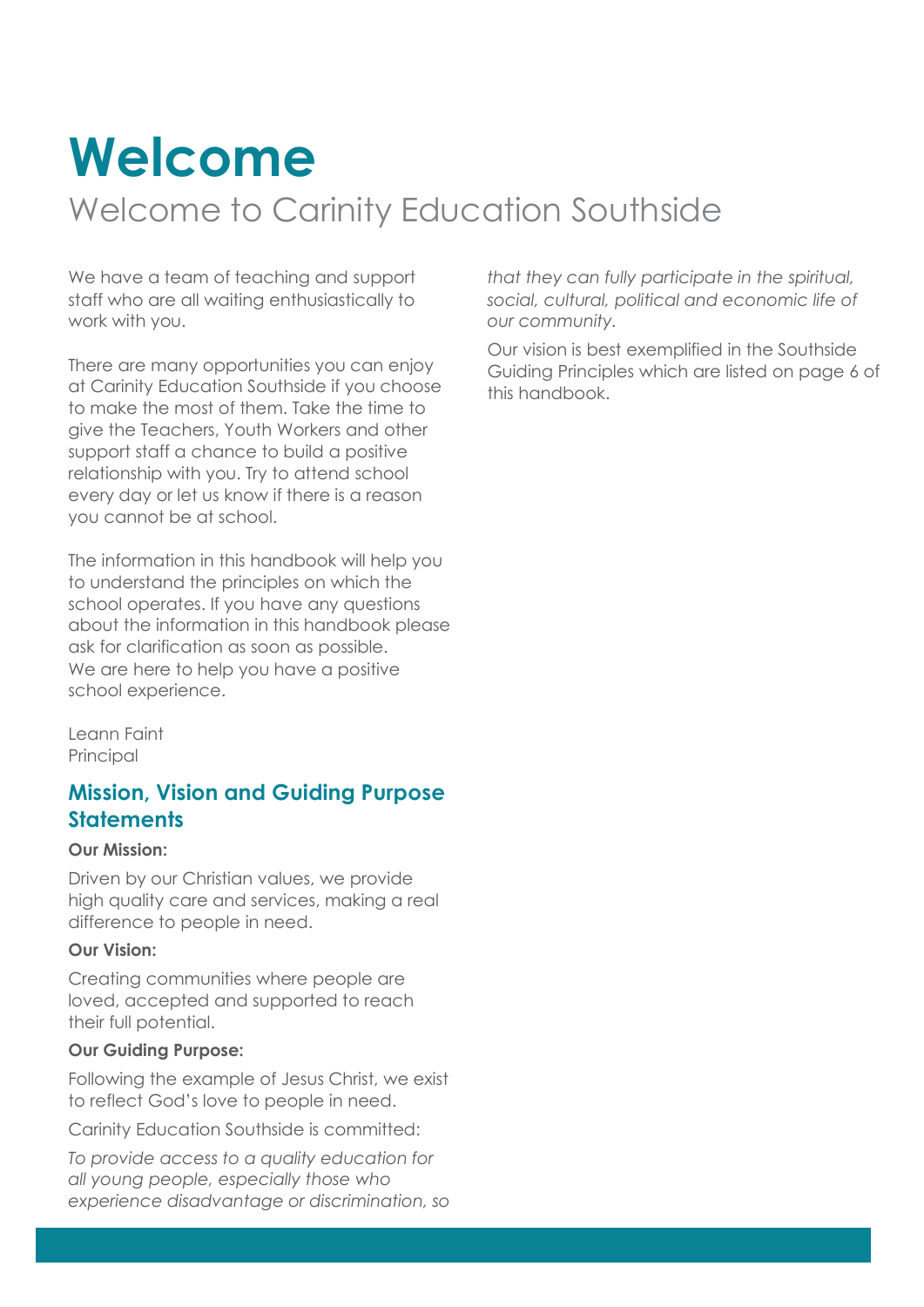#### **Our Staff at Southside**

| Principal                                          | Leann Faint                                  |
|----------------------------------------------------|----------------------------------------------|
| <b>Deputy Principal</b>                            | Lyndsey Sharp                                |
| <b>Business Manager</b>                            | Leanne Aitcheson                             |
| <b>Curriculum &amp; VET Coordinator</b>            | Amanda Bray                                  |
| Chaplain                                           | Sonia Davies                                 |
| <b>Student Support Team:</b>                       |                                              |
| <b>Deputy Principal</b>                            | Lyndsey Sharp                                |
| <b>Local Youth Therapeutic/Wellness Leader</b>     | Julie Roffmann                               |
| <b>Indigenous Youth and Family Support Workers</b> | Adelaide Saylor                              |
| <b>Attendance and Inclusion Support Worker</b>     | Laurena Carr                                 |
| <b>Teacher</b>                                     | Nicole Williams                              |
| <b>IT Support</b>                                  | <b>Richard Conaghan</b>                      |
| <b>Maintenance</b>                                 | <b>Neil Black</b>                            |
| <b>Kitchen Staff</b>                               | Aunty Joan Saylor - Mon, Tues, Wed           |
|                                                    | Riki Roumanu - Thurs, Fri                    |
| <b>Office Staff</b>                                | Kelly King                                   |
|                                                    | Janine Bond                                  |
|                                                    | Dee Watt                                     |
| <b>Teachers</b>                                    | <b>Bill Reinhold</b><br><b>Rishi Gowreah</b> |
|                                                    | Simone Kerr-Stevens                          |
|                                                    | Rebecca Mennen                               |
|                                                    | Natalie Bolger                               |
|                                                    | Nicole Williams                              |
|                                                    | Kellie Whiteside                             |
|                                                    | Julie Cavanagh                               |
|                                                    | <b>Bridget Bright</b>                        |
|                                                    | <b>Catrina Conmee</b>                        |
|                                                    | <b>Jess Budd</b>                             |
|                                                    | Amanda Gulley                                |
| <b>Youth Workers</b>                               | Lisa Daanen                                  |
|                                                    | <b>Glenn Dinning</b>                         |
|                                                    | Mackenzie Dalgliesh                          |
|                                                    | Emjay Johnston                               |
|                                                    | Sharon Armbrust                              |
|                                                    | Riki Roumanu                                 |
|                                                    | Quyen Pham                                   |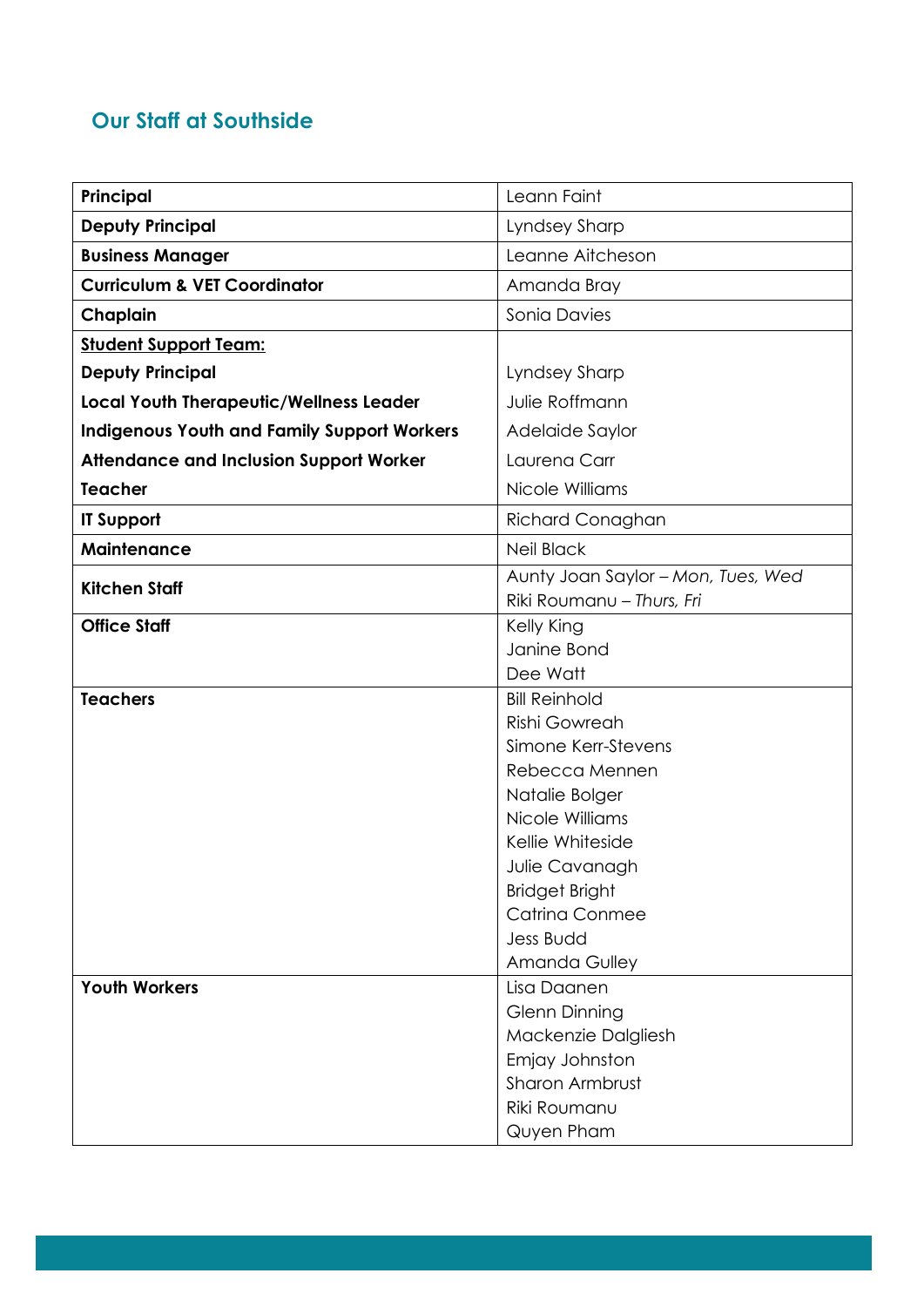

#### **Class Times**

#### **Monday, Tuesday, Thursday & Friday**

| 9.00am   | Community Time         |
|----------|------------------------|
| 9.30 am  | Lesson 1               |
| 10.25 am | Lesson 2               |
| 11.20 am | Lunch                  |
| 11.55 am | Lesson 3               |
| 12.50pm  | Lesson 4               |
| 1.45pm   | Second Break           |
| 2.00pm   | Lesson 5               |
| 2.50pm   | <b>School Finishes</b> |

#### **Wednesday**

| 9.00am             | Community Time         |
|--------------------|------------------------|
| 9.30 am            | Lesson 1               |
| 10.25 am           | Lesson 2               |
| 11.20 am           | Lunch                  |
| 11.55 am           | Lesson 3               |
| 12.50pm            | <b>RAW</b>             |
| 2.00 <sub>pm</sub> | <b>School Finishes</b> |

#### **First Day at Southside**

On the first day of school the student should report to the school office to be marked present prior to attending our induction meeting. This may include time to complete BKSB literacy and numeracy assessments. From here they will be introduced to their youth worker and escorted to their transition class.

Students and their carers will already have met with the Principal, Leann Faint and/or Deputy Principal, Lyndsey Sharp at the

enrolment interview. During the first week of school the student will also meet other key staff such as the Curriculum Coordinator and the Support Team.

All new students commence in the Transition class. When students are comfortable with the school routine and considered ready for class they will be offered the opportunity to join their Year level for regular classes. Year 7s starting at the beginning of the school year will go straight to class.

Students in Years 10, 11 & 12 will be required to complete a SET Plan during the first week of school. This will inform their future subject selection.

#### **Student I.D Cards**

After a student has attended school for a period of two weeks they will be photographed and an I.D card will be created for them. This is issued free of charge. Students should carry their I.D cards at all times.

#### **Attendance and Centrelink Letters**

Attendance records are kept by Carinity Education Southside and are made available to other agencies if required by law. Absences for reasons such as illness or appointments should be reported by caregivers to the office on *3423 7499* so the reason can be recorded.

Payment of Commonwealth allowances may be affected if students do not maintain regular attendance. We are obligated by law to report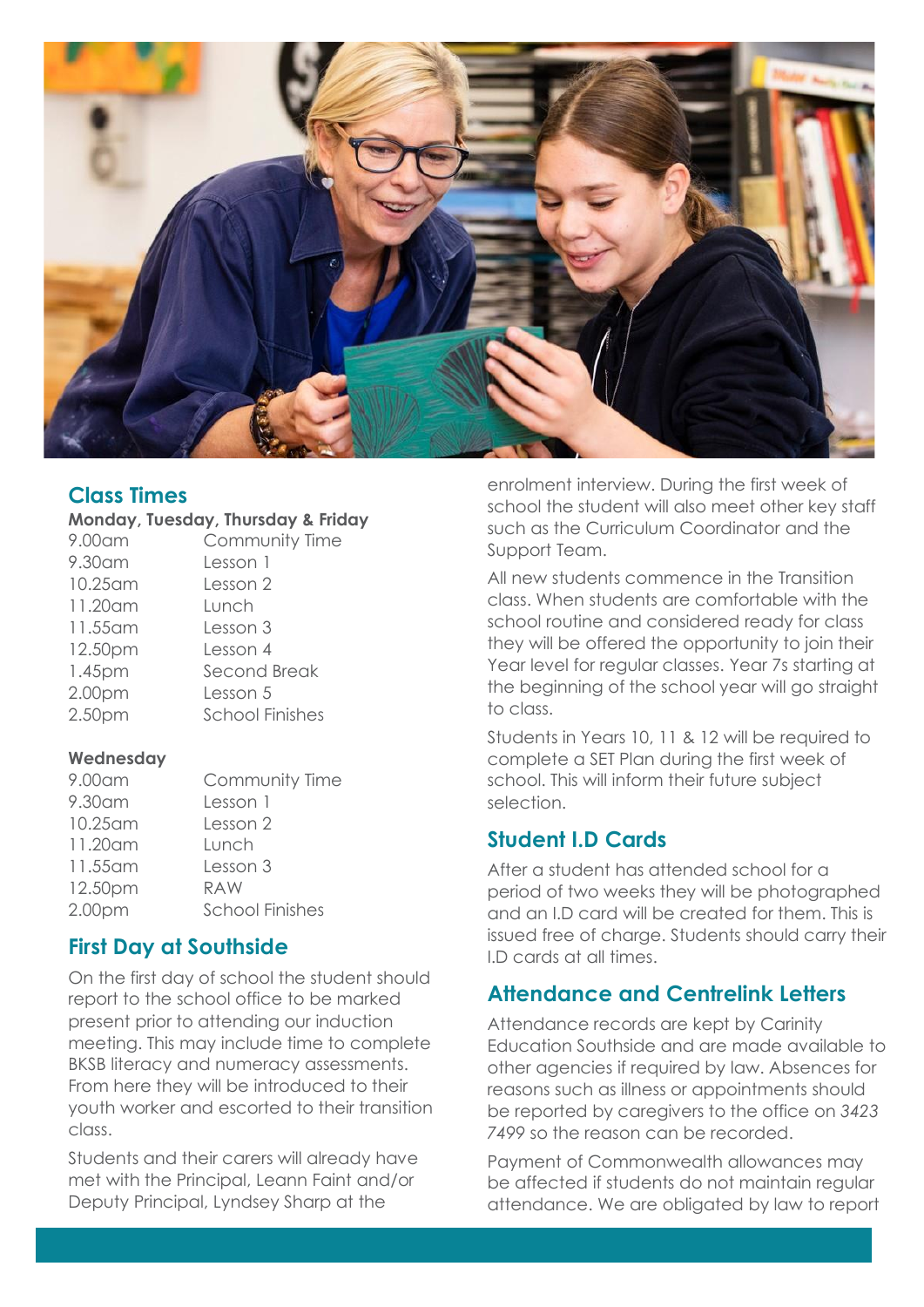extended 'unexplained' or 'unacceptable' absences for students receiving financial assistance from Centrelink.

Only students who have attended school for ten days can be provided with a letter confirming their enrolment at Southside.

#### **Late Arrival and Early Departure**

From time-to-time students may have appointments with outside agencies which necessitate either late arrival at school or an early departure from school. In this instance the student must sign-in, or out, at the school office. This ensures we know the whereabouts of students in case of an emergency.

Students who need to leave school early must seek permission from the Principal, Deputy Principal or one of the members of the Student Support Team prior to signing out at the school office. A brief note or phone call (*on 3423 7499*) from a parent/carer on the morning of the appointment can expedite this process.

#### **Probation**

Students are placed on probation/trial at the time of enrolment for one complete term. The purpose of probation is to ensure the school and student are a good fit for each other. Probation may be extended if it is required to encourage change in attitude or application to studies.

Probation involves monitoring feedback from Teachers and Youth Workers directly involved in classroom activities with the student. It is not about achieving high grades but requires the student to demonstrate an increasing willingness to listen, learn and be inquisitive; to engage in their learning. The development of a positive attitude is important to continued improvement.

Most importantly students should demonstrate a willingness to follow and an ability to adhere to the Carinity Education Southside guidelines. We are well aware that many students enrol at Carinity Education Southside because of their disengagement from mainstream education. We do not expect immediate change but rather a willingness to cooperate with staff and commitment to improvement.

#### **Southside Guiding Principles**

Our Carinity Education Southside guiding principles represent the values which are at the centre of our school. These values are not negotiable and all members of the school community must uphold them for us to be able to work effectively together.

The first guiding principle is most significant and is reflected in all other guiding principles.

#### **1. Be Respectful, Kind and Caring**

Happy and peaceful communities are those where people hold respect and show genuine concern for each other, all living things and the environment God has created.

Have respect for:

- Yourself in the way you speak, act and dress
- Family, others in the School Community, Elders and visitors in the way that you speak and act towards them
- Those in our neighbourhood and in the wider community
- Diversity and cultural differences
- All living things and the environment God has created
- Opinions, beliefs and attitudes of others even when they are different from yours
- **Property**

#### **2. Make a Contribution**

Everyone should aim to make a difference, to make the world a better place. We value what each person can offer their friends, family, school and the community.

To achieve this, everyone must strive to participate daily.

In making a contribution we must:

- Be fair
- Have a positive attitude
- Attend school every day
- Be active in your community
- Make an effort always have a go
- Always try our hardest even when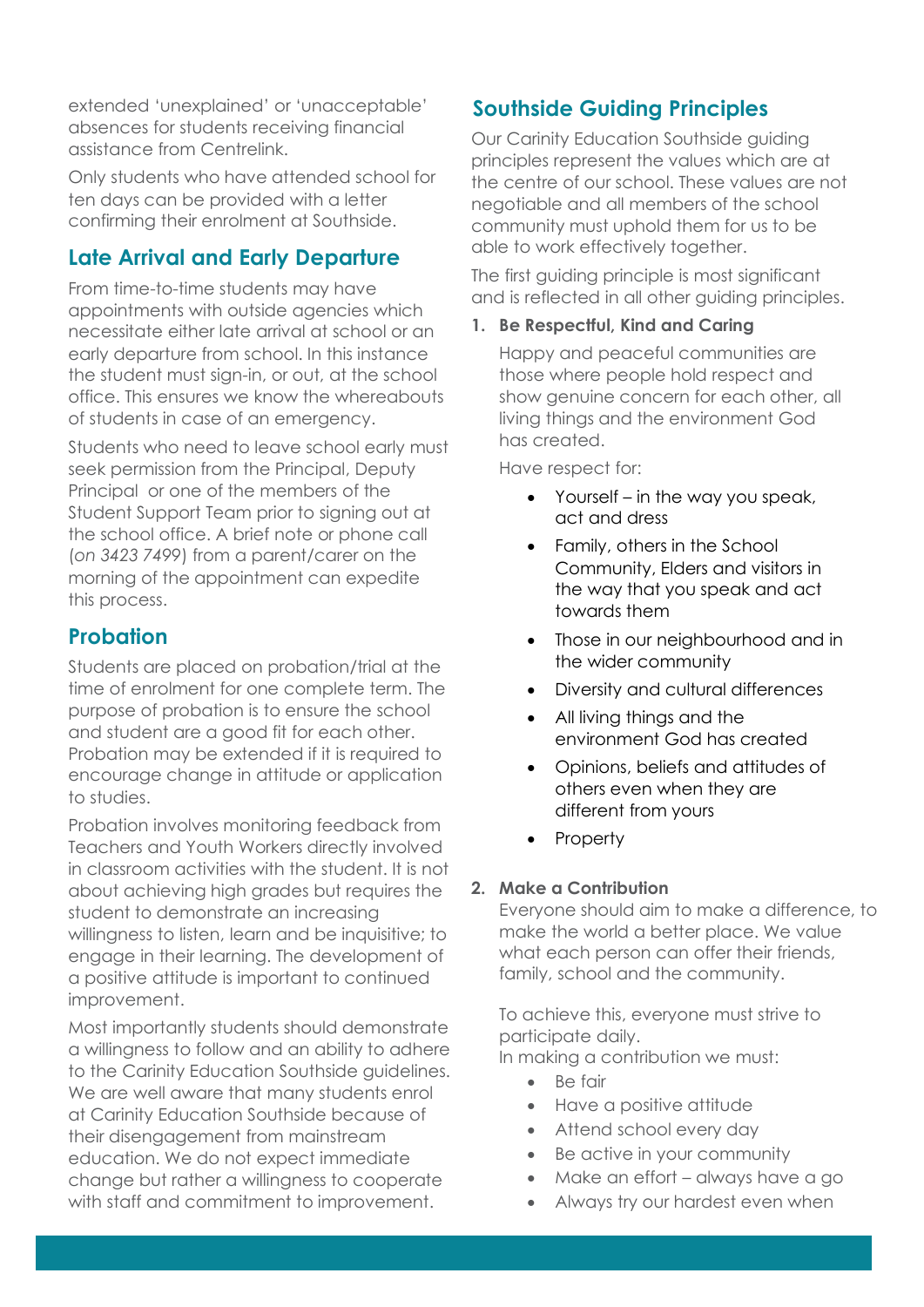faced with challenging tasks

- Be aware of injustices in the community and work to build a better world
- Do whatever we can to improve a situation, no matter how small our contribution may seem

#### **3. Be a Responsible and Active Citizen**

As a responsible citizen, we care about others in our community; we act with kindness and integrity.

A responsible citizen:

- Is kind
- Gains an education
- Is just
- Learns to resolve differences peacefully
- Has integrity
- Forgives others
- Is concerned for the welfare of others
- Informs a staff member of a genuine concern for another person's wellbeing
- Avoids language and behaviour that upsets others
- Abides by laws
- Develops independence
- Learns to communicate, to negotiate and to avoid confrontation

#### **4. Be a Peacemaker**

We learn to settle differences peacefully, avoiding confrontation. We care for others, always forgive and work towards building a more peaceful world.

- Resolve to settle differences and avoid confrontation through talking together, not fighting
- Being willing to seek assistance to resolve conflict where necessary, including asking school staff for help
- Thinking the best of others
- Remember that we are **all**

responsible for making our school and our community peaceful places

- Care for and protect each other's person, property and feelings
- Work to build a better and more peaceful world

#### **5. Dare to be Different**

Be proud of what we do for ourselves, for each other and for education. Stand up for what you believe is true and just – regardless of what others do.

#### **Resource Levy**

In order to continue to provide services, ongoing activities and other essentials to our students it is necessary for families to contribute a small amount each term. In 2022 our levy is \$150 per term. This is billed at the end of each school term.

The resource levy contributes towards the following:

- Excursions
- Daily lunch
- Sporting activities and/or the Pregnant and Parenting Program
- Books
- **Stationery**
- Transport for students travelling via public transport
- Hospitality ingredients

The resource levy has been kept to an absolute minimum and will certainly not cover the entire cost of all the extra activities and opportunities we provide for our students. It will, however, assist us to continue to provide all of these services which will benefit our students and their families.

Where students are provided the opportunity to participate in school camp they will be asked for a small contribution toward the cost of the camp. School uniforms are also an additional cost.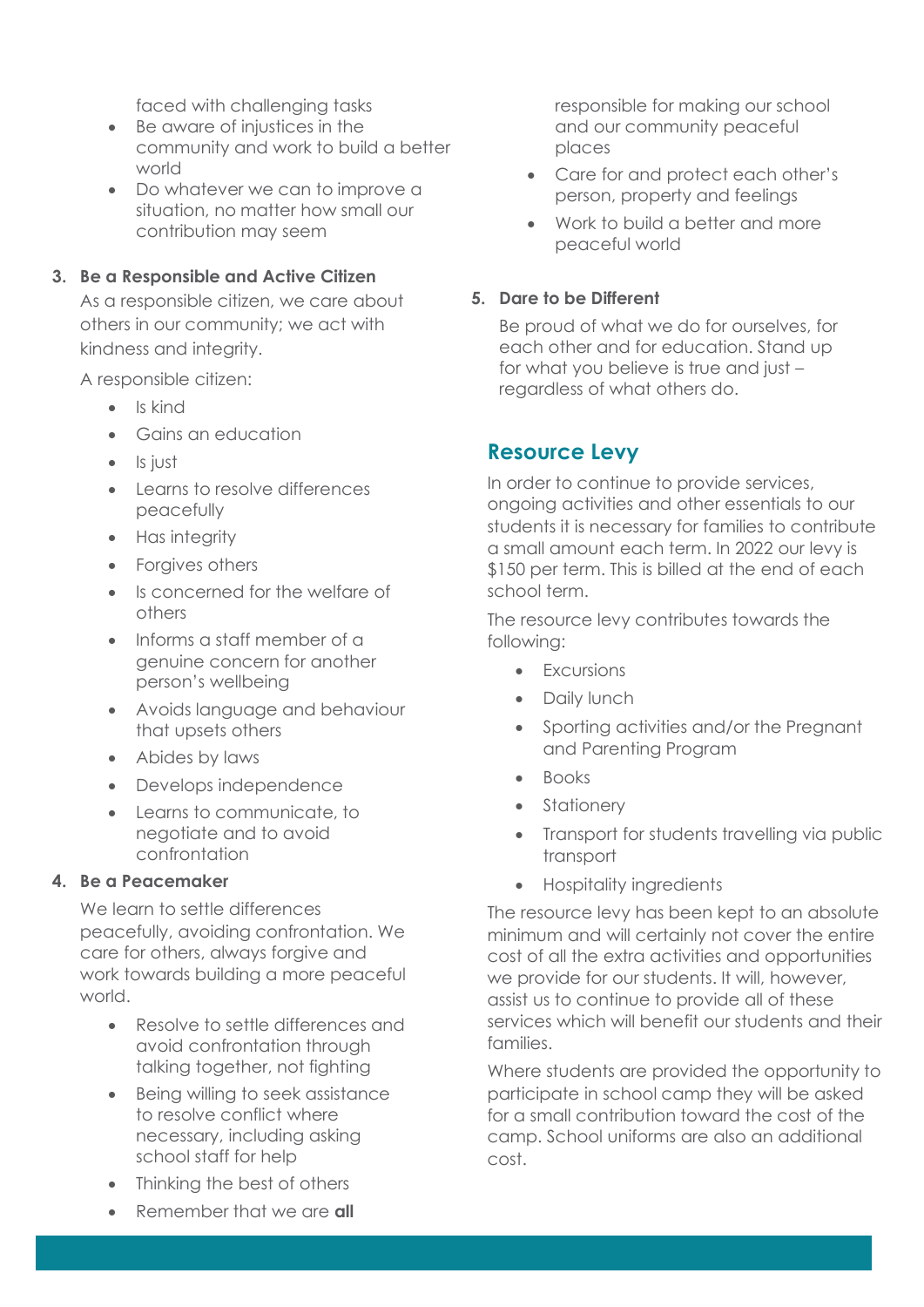#### **Uniforms**

Carinity Education Southside students are encouraged to wear the school polo shirt on a daily basis. This may be purchased from the school office and may be worn with shorts, jeans or a skirt. Students may choose to purchase the school shorts also from the school office. There is also the expectation that students wear the school polo shirt for excursions. These can be borrowed from reception and returned for laundering at the conclusion of the excursion.

In the winter months students may purchase school track pants and hoodies for warmth. Again, these are available from the school office.

Students who choose to wear their own clothing to school should ensure they are dressed modestly. No bare midriffs or inappropriate clothing should be worn. T-Shirts must display acceptable motifs; references to drugs, sexual behaviour and swear words are not considered acceptable. High heels are unadvisable for safety reasons.

Some programs of study, notably Hospitality and Science, require specialized protective clothing to meet the requirements of the Workplace Health and Safety Act. Students in these subjects must wear fully enclosed footwear. Should a student come to school without the appropriate footwear, shoes may be borrowed for the lesson from the school office.

Hairnets must also be worn when cooking.

#### **Curriculum**

Students in Years 7, 8, 9 and 10 study the Australian Curriculum in English, Mathematics, Science and Humanities often at a differentiated level in core classes. They also study the subjects of Health and Physical Education and Visual Arts. Year 7 and Year 9 students complete the NAPLAN tests in May each year.

During Year 10, students complete a Student Education and Training (SET) Plan which informs their choice of subjects for senior education. Carinity Education Southside does not offer an ATAR pathway for senior students although a rank pathway to University may be pursued. All Year 12 students are offered the opportunity to complete the Queensland Certificate of Education (QCE).

Students in Years 11 and 12 may select subjects from the following list. The school reserves the right not to offer a particular subject in any given year if there is insufficient interest in that subject.

Senior subjects include:

- Essential English
- Essential Mathematics
- Science in Practice
- Social & Community Studies
- Sport and Recreation Studies
- Early Childhood Studies
- Certificate II in Business (BSB20115)
- Certificate I & II in Hospitality (SIT10216 & SIT20316)
- Certificate II in Visual Arts (CUA20715)
- Certificate II in Community Services (CHC22015)

It is customary for students to complete six (6) school subjects in Years 11 and 12 although variations may be negotiated.

Some students may select to complete a school-based traineeship or apprenticeship or to complete a course at TAFE as a part of their QCE studies. These students attend school three or four days a week and the other component of their study on the remaining day(s). Such courses also contribute points for the QCE.

Students should be aware that in addition to the requirement of accruing 20 points from their studies, the award of the QCE requires minimum standards of literacy and numeracy to be achieved. For this reason all senior students complete one course in English and one in Mathematics. Students who have not attained the QCE by the conclusion of their Year 12 year have nine additional years to acquire the extra points necessary for this award through further studies, usually at TAFE colleges.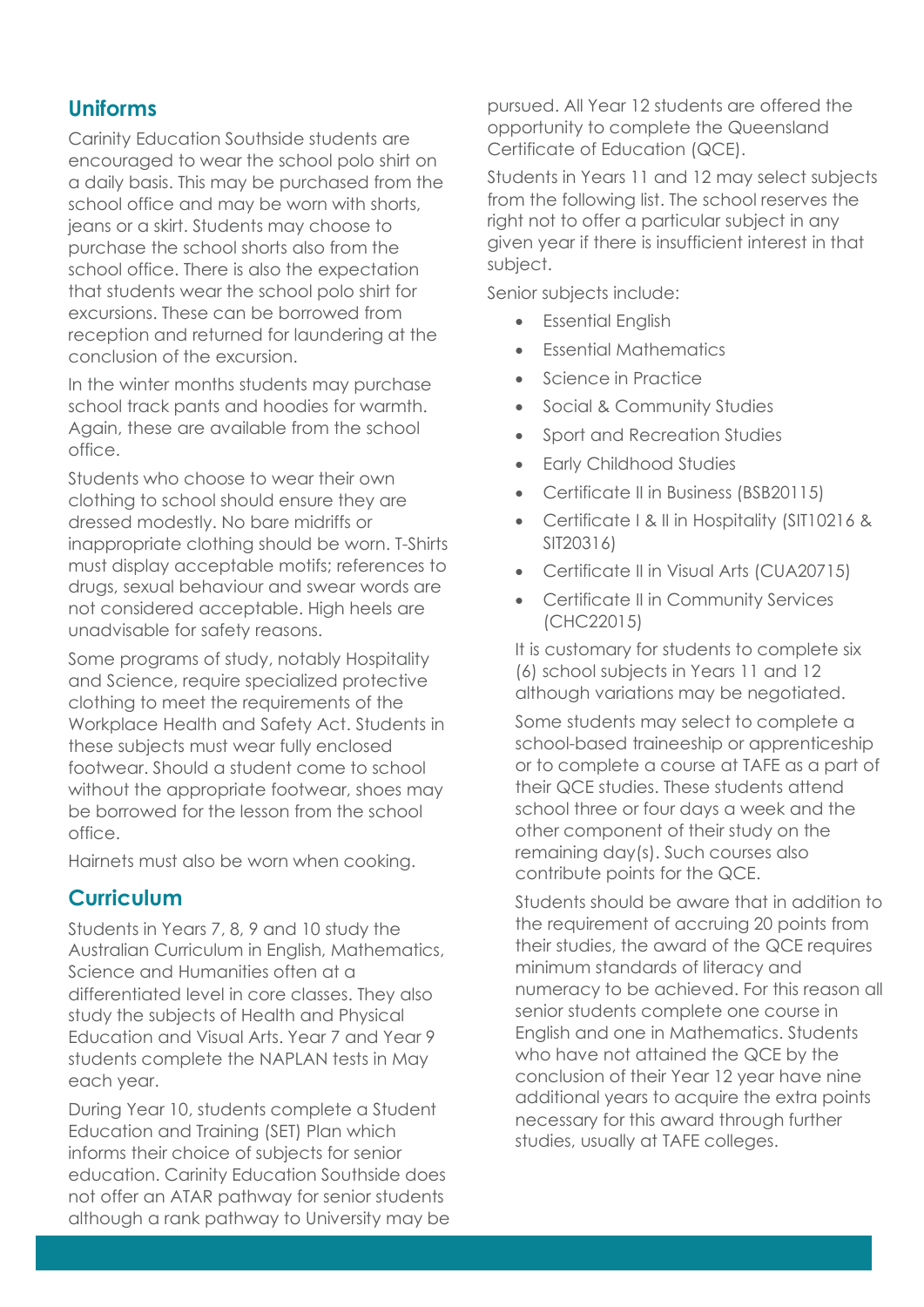#### **Reports**

At the end of each semester (Terms 2 and 4) an end of semester report is issued. For students in Grades 7 to 10 this report is based on Australian Curriculum indicating achievement on a five point A to E scale. For students in Grades 11 and 12, end of semester reports reflect QCAA standards in the subjects studied.

#### **Transportation**

Carinity Education Southside can assist students with a health care card to acquire a bus or train pass for free transport to and from school. Forms to apply for these cards are available from the school office.

During the school day students are often required to travel in school vehicles when travelling to and from sporting venues or as part of an excursion. Whenever students travel in a school vehicle they must:

- Remain seated at all times until the vehicle has stopped at its destination.
- Wear the seatbelt at all times while travelling in a school vehicle.
- Students must abide by the directions of the driver of the vehicle at all times while travelling.
- Students must keep their entire body within the vehicle at all times while travelling.
- Students may not smoke, eat or drink while travelling in any Southside vehicle.
- Students should demonstrate their respect for Southside property at all times while travelling on the bus by removing their rubbish at the end of the journey and by refraining from vandalism of any form (including graffiti).

Some of our Senior Students will have their own vehicles and Driver's Licence. Students are not permitted to transport other students before, after or during the school day, even if they have parent permission.

#### **Alcohol and Illicit Substances**

Students who have any problems with addiction to cigarettes, alcohol or any illegal substances are encouraged to speak with either the Deputy Principal, Student Support Team or the Local Youth Therapeutic/Wellness Leader who will assist with support. Additionally referrals to other agencies may be arranged for the student and their family if desired.

Alcohol, illegal substances and associated equipment must not be brought to or consumed while at school. Students who are found with such substances will immediately be transported home. They will then be required to make an appointment to renegotiate their enrolment with the Principal and their parent/carer.

Aerosol spray cans are also strictly prohibited both for their chroming capacity and because of the ill effects in asthmatics within the school community. Any student bringing an aerosol spray can to school will have the item confiscated. Please note, vapes are also banned from site.

#### **Weapons and Dangerous Items**

Weapons are strictly prohibited on the school premises, on Carinity Education Southside buses and at any Southside activity. This includes guns, knives (of any sort) and needles. Items that could potentially be used as a weapon are also prohibited. This includes letter openers, scissors (unless being used in a classroom under Teacher or Youth Worker supervision) and other metal or wooden objects with the potential to inflict harm or injury.

Any student found in possession of such items will have the item confiscated. Further disciplinary action may also result depending on the circumstances.

#### **Violence**

Actual physical violence or any threats of violence will not be tolerated at Carinity Education Southside. This includes but is not limited to punching, slapping, hitting, kicking, scratching, biting, pushing/shoving, hair pulling or tripping. Damage to the school or to another person's property, including graffiti, is not acceptable. Such behaviours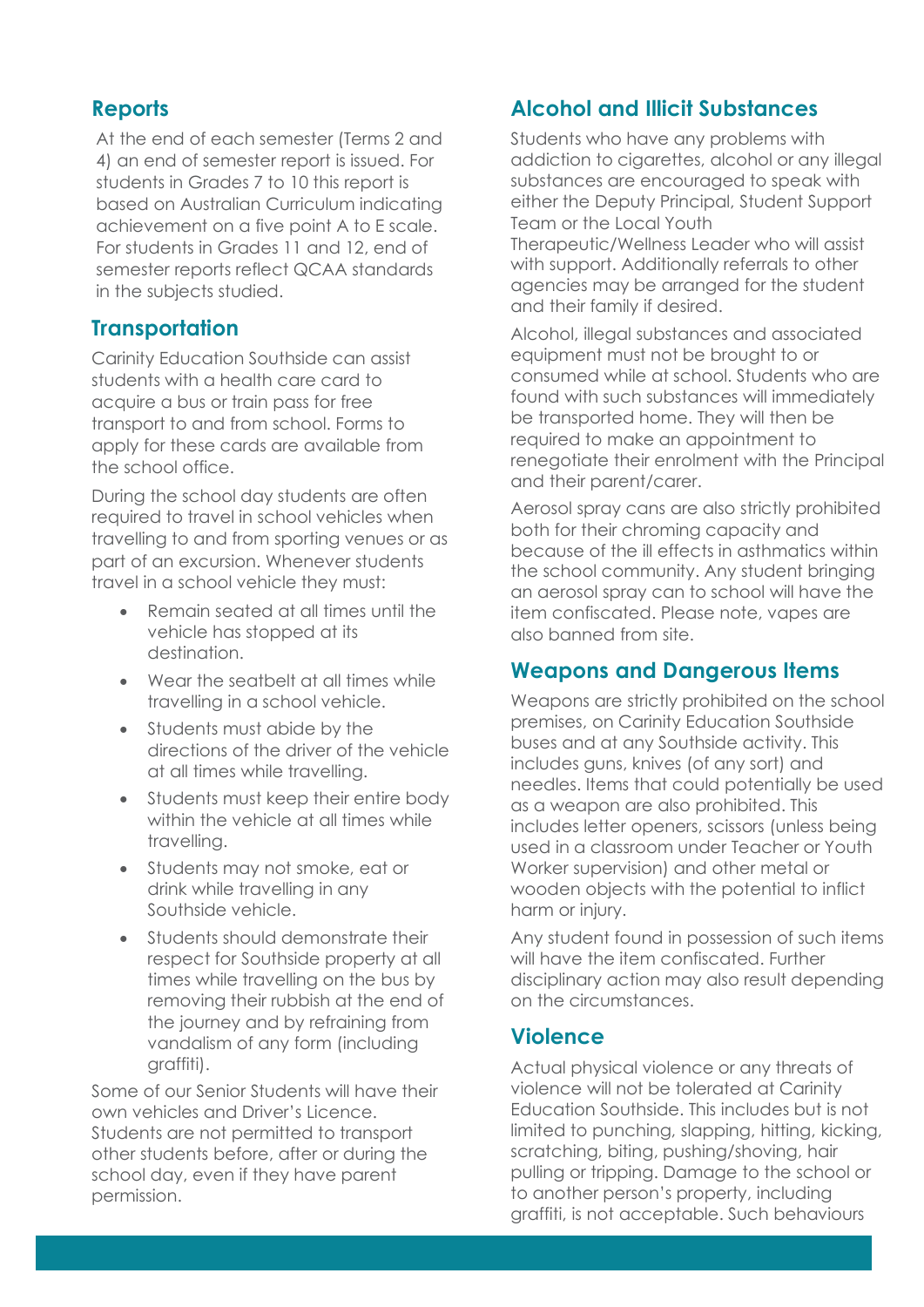are contrary to the schools' guidelines of being a peacemaker and being a responsible citizen.

#### **Medication and Medical Situations**

The parent/carer of a student who requires prescribed drugs to be administered during school hours must see the school office staff to deliver the medication to be administered. Medications will not be administered if the label has a different name to the name of the student on it. The parent/carer is responsible for ensuring that Carinity Education Southside has an adequate supply of the prescribed medication.

If a student is experiencing pain, the office staff will be permitted to provide Panadol only in cases where the parent/carer has given prior permission or where the staff are able to contact the parent/carer to gain permission.

In the case of a medical or other emergency, Carinity Education Southside will endeavor to contact the parent/carer or other person listed on the emergency contact list. Where it is not possible to make contact, Carinity Education Southside will take reasonable care of the student. The school and its staff will not be responsible for any costs of medical or dental attention or treatment administered to a student. The school and its staff will not be directly or indirectly responsible for any act or omission of any medical or dental practitioner attending or treating the student.

#### **Change of Contact and Emergency Contact Details**

It is the responsibility of the student and their parent/carer to ensure that Carinity Education Southside has up-to-date information regarding their contact details and the contact details of emergency contacts. Carinity Education Southside will not be held responsible for lost correspondence, missed phone calls and not being able to contact the student, parent/carer, or emergency contact in a timely manner if contact details have been changed and we have not been informed.

If the guardianship of the student changes Carinity Education Southside is to be informed as soon as possible. This is especially important if a student moves into a care agency or with the Department of Communities, Child Safety and Disability Services. Copies of court orders and other relevant documents regarding access or residency of the student must be provided to the school immediately upon it coming into effect/being issued.

#### **Meetings with Staff**

Twice a year, in May and again in August, Carinity Education Southside holds Parent/Carer Days. These days present an opportunity for students, their carers and teachers to sit together and discuss their progress. Through sharing together Southside staff can better cater to the needs of the student.

Where carers have particular concerns about their student they are encouraged to contact Carinity Education Southside as soon as possible. Appointments can be arranged with the Deputy Principal, Student Support Team, Curriculum & VET Coordinator, Indigenous Youth and Family Support Worker and the Principal by contacting the school office (*3423 7499*). Any lesson, study issue or enquiry should be addressed directly with the relevant teacher.

#### **Privacy**

Enrolment at Carinity Education Southside requires the school to collect personal details with regards to identification, contact details, medical information, previous education and any other information that may affect the education of the student or their well-being while engaged in education.

Further information regarding privacy may be obtained by reading the Carinity Privacy Policy and Privacy Procedure.

#### **Valuable Items**

It is recommended that valuable items are not brought to school. The school and its staff will not accept any responsibility for lost, stolen or damaged personal property. Where valuables must be brought to school it is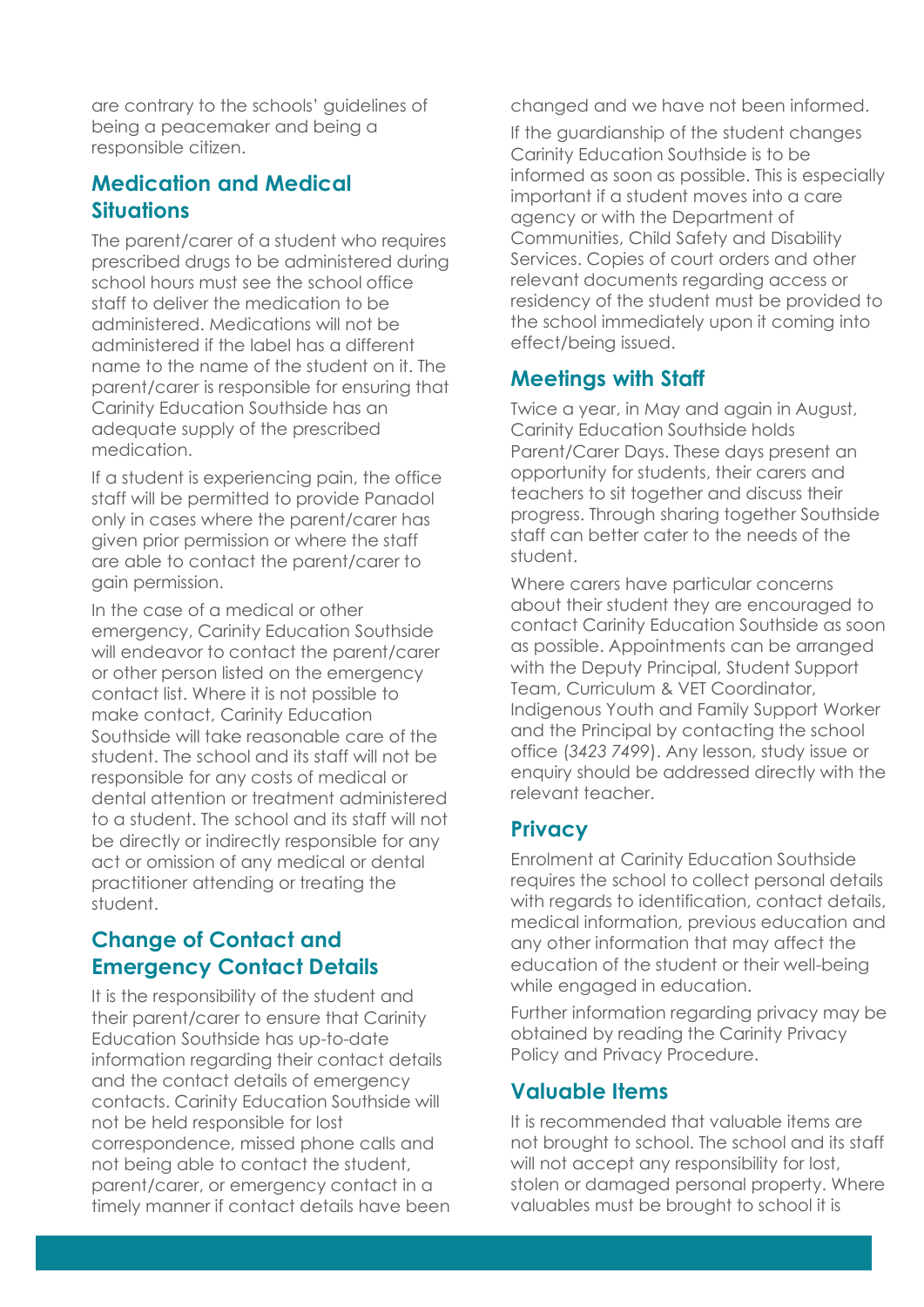recommended that they are handed in at the office for safe-keeping.

#### **Student and Parent/Carer Surveys**

Part of our quality improvement process involves occasionally requesting our students and/or parents/carers to complete surveys. The information obtained from these surveys assists us in future planning and enables us to obtain a clear idea of the level of satisfaction our students and their parents/carers are experiencing. This gives us the opportunity to implement improvements wherever necessary. The information in these surveys is confidential.

#### **Complaints and Grievances**

In the event that a student or parent/carer has a complaint query or concern regarding another student, staff member or the school they are encouraged to speak up to ensure assistance is provided. In most cases it is advisable to discuss any problems with the person concerned. The Deputy Principal, Student Support Team, Indigenous Youth and Family Worker and the Principal can also assist with these matters.

Students are welcome to have a support person with them when they discuss a concern or make a complaint.

Formal complaints by students and/or their parent/carer can be initiated through our complaints process. The Carinity Complaints Policy and Complaints Procedure is available from the office and on the school website.

#### **Child Protection**

All students, staff, volunteers, parents, carers and school visitors operate within the Child Protection Policy and Child Protection Risk Management Strategy for Carinity Education Services. These documents can be accessed from the Southside website at

[www.southside.qld.edu.au.](http://www.southside.qld.edu.au/) Any student, staff member, parent, carer or visitor who breaches child protection may be reported to the Child Protection

Investigation Unit.

All staff are trained in child protection policy and procedure annually. Where students are deemed to have been harmed, mandatory reporting requirements to the Department of Communities, Child Safety and Disability Services are in place for all schools.

#### **Safety**

There are mandatory Workplace Health and Safety measures in place throughout the school. For their own safety and the safety of others, staff and students are required to:

- Follow all health and safety instructions given by staff or stated on signage
- Keep their workspace tidy
- Respond quickly to any emergency evacuation instructions given by staff
- Stay clear of any hazards
- Report any faulty equipment to a staff member as soon as they notice it
- Report any accident or injury to themselves or to others immediately as they become aware of it

Evacuation and lock down drills occur at least three times each year and are recorded in the 'Emergency Drill Register'. Only staff who have been trained should attempt to operate a fire extinguisher.

In an emergency, students should report the situation immediately to the office. No student should attempt to call emergency services (Police, Fire or Ambulance). The office staff will call emergency services should they be required.

#### **Smoking**

It is an offence to smoke within 5 metres of school grounds and within 10 metres of childcare facilities in Queensland. This is further than the width of a foothpath. This offence carries an immediate penalty of \$220.00.

Carinity Education Southside maintains a smoke free workplace. Students are actively discouraged from smoking.

There is no smoking allowed in the school grounds or within 10 metres of the property as we have a childcare facility on site. Students are not allowed to smoke on Lister Street or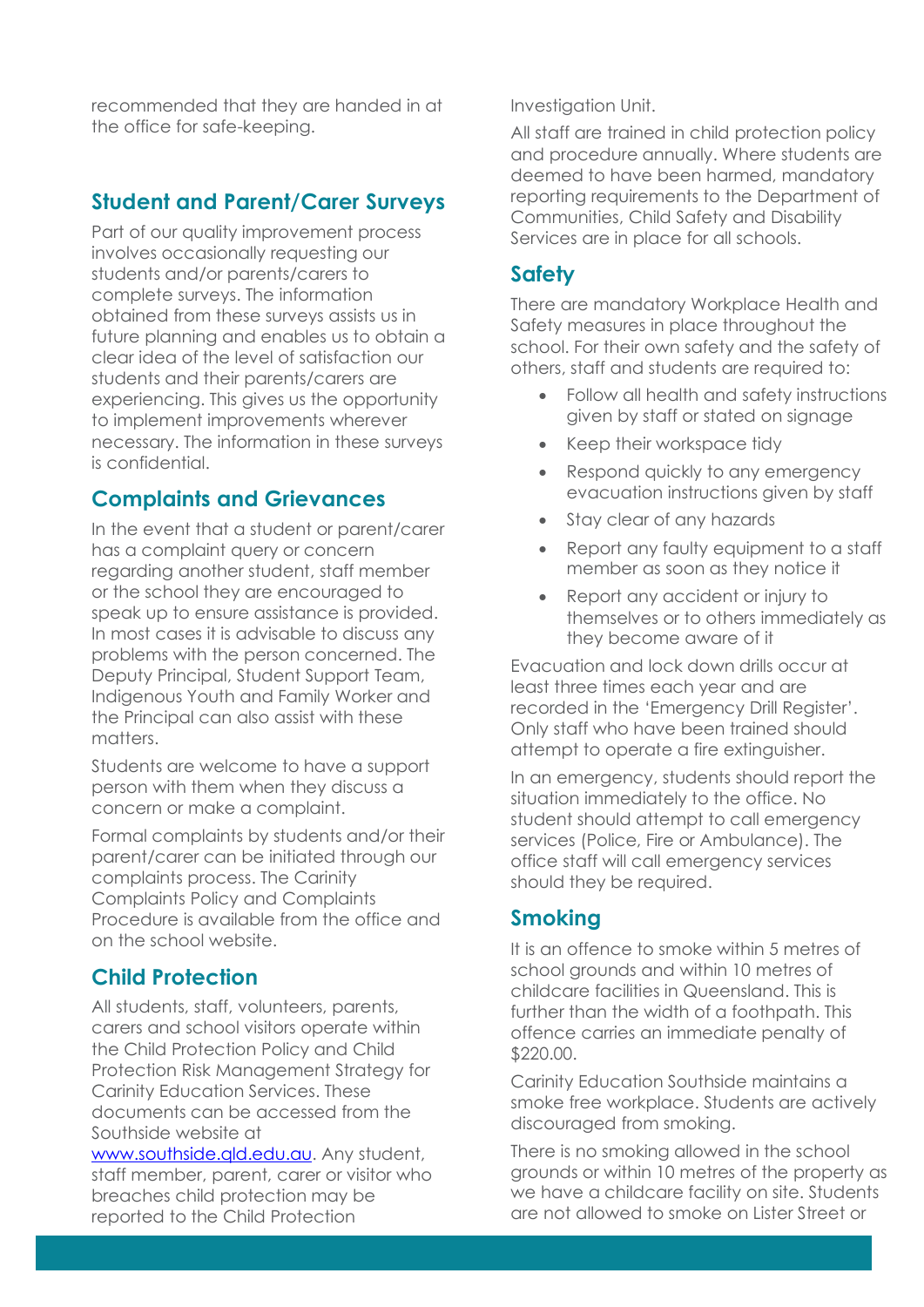Station Road.

#### **Sun Protection**

Carinity is committed to sun protection and has implemented a number of sun safety strategies which can help reduce the incidence of skin cancer (e.g. promoting the use of shade areas and sun protection behaviours including wearing protective clothing). Refer to Sun Protection for Carinity Education Services Policy and Procedure.

#### **Personal Device and Social Media Policy**

Carinity Education Southside has a comprehensive policy regarding the use of personal devices and social media. This document can be requested from the office.